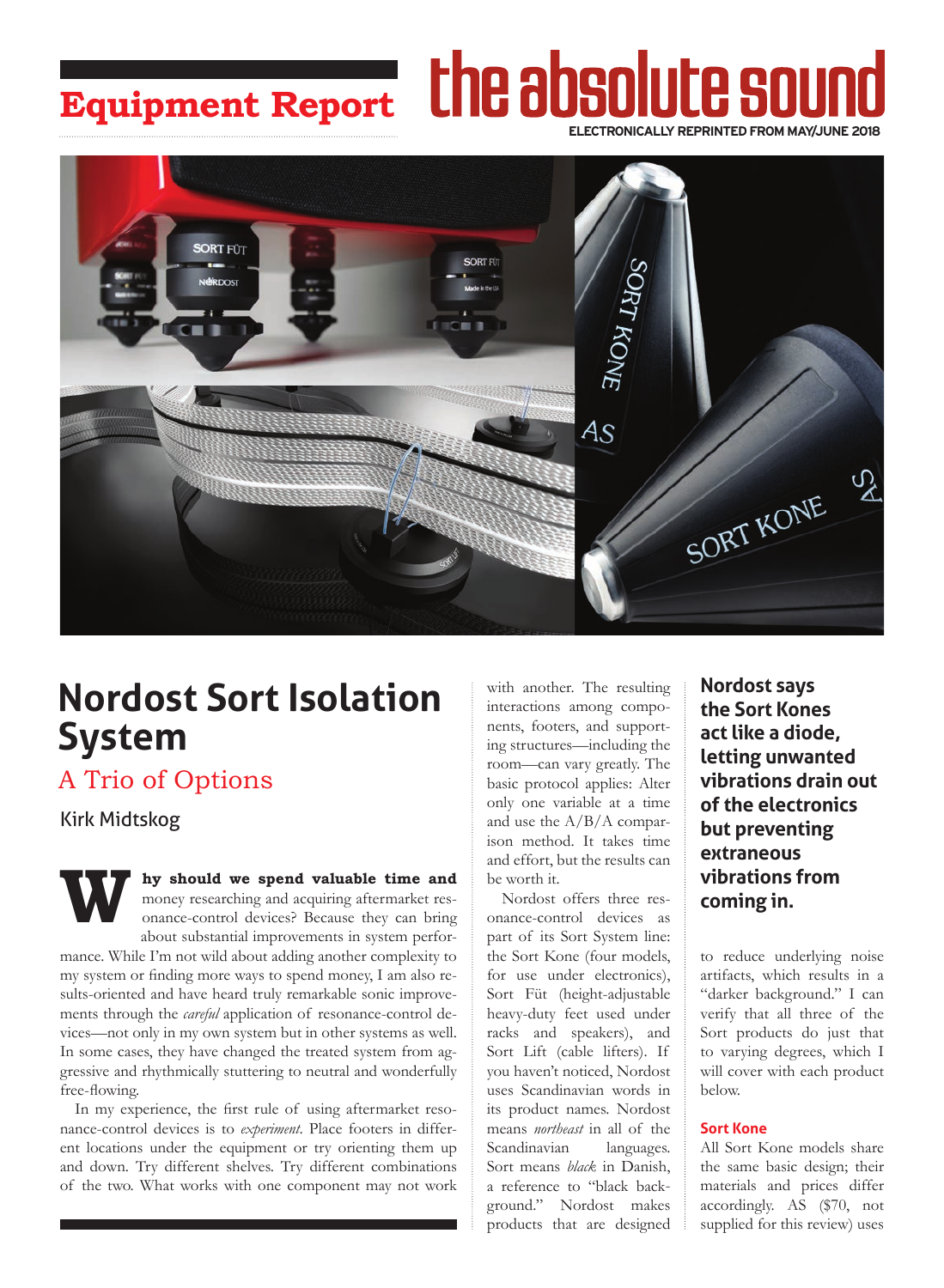# **Equipment Report Nordost Sort Isolation System**

an aluminum post and base with a hardened-steel coupling ball. The other three all use a ceramic ball instead of a steel one, but their posts and cone base materials differ: AC (\$85 per unit) = aluminum; BC (\$149) per unit) = bronze, and TC  $(\$370$  per unit)  $=$  titanium. Rather than attempt to isolate the supported component from external vibrations, Sort Kones are designed to create an effective mechanical grounding path for the resonances within the electronics and shunt them into their supporting structures. Nordost says the Sort Kones act like a diode, letting unwanted vibrations drain out of the electronics but preventing extraneous vibrations from coming in. The instructions recommend positioning the cones with their points facing upwards, touching the bottom of the component. These "points," by the way, do not terminate in a sharp tip but in a truncated cone—a flat, disc-like surface that is about  $\frac{1}{4}$ " in diameter. The instructions also give some helpful tips on where the user should place Sort Kones for maximum performance, such as under transports, transformers, and output tubes—i.e., parts that are prone to generating strong vibrations. I followed all recommendations and used three cones per chassis. I did not experiment with a four-cone configuration.

Do Sort Kones reduce apparent background noise? Yes. All three auditioned models reduced haze between images and throughout the larger soundscape. They helped contribute to a more organized and less splashy presentation compared to most of the tested components' stock feet. As a result, images were more focused and the whole listening experience became more relaxed and involving. In ascending price, each model more effectively brought forth details and spatial information. Each also tended to change the apparent tonal center of focus in the following ways: AC seemed to strengthen the lower midrange and correspondingly reduce the upper midrange and lower treble, as if it had applied a slight so-called "BBC dip" (2kHz–4kHz) to the sound; BC seemed to widen the component's effective operating zone and moved the tonal emphasis closer to the center of the midrange, reducing the BBC dip effect but not completely eliminating it; TC was by far the least colored and most rewarding musically. It seemed to allow its supported component to retrieve details



### **Specs & Pricing**

#### **Sort Kone**

**Type:** Vibration-control cone placed under electronics **Weight limit:** 100 lbs. per unit **Height:** 2.2" **Prices:** AS \$69, AC \$84, BC \$149, TC \$369 (each)

#### **Sort Füt**

**Type:** Threaded vibration-control feet mounted under audio racks or speakers **Weight limit:** 200 lbs. per unit **Height:** 2.75" **Price:** \$350 (each), Premium

#### **Associated Equipment**

**Analog source:** Basis Debut V turntable and Vector 4 tonearm, Benz-Micro LP-S MR cartridge **Digital sources:** Ayre C-5xeMP, Esoteric X-01 D2, HP Envy 15t running JRiver MC-20, Hegel HD30 **Phonostage:** Moon by Simaudio 610LP **Line stages:** Ayre K-1xe, Hegel P30 **Integrated amplifier:** Hegel H360 **Power amplifiers:** Gamut M250i, Hegel H30 **Speakers:** Dynaudio Confidence C1 Signature, YG Acoustics Sonja 1.2 **Cables:** Shunyata ZiTron Anaconda signal cables, Nordost Heimdall 2 USB, Audioquest Coffee USB and Hawk Eye SPDIF, Shunyata Anaconda S/PDIF, Shunyata ZiTron Sigma power cords **A/C Power:** Two 20-amp dedicated lines, Shunyata SR-Z1 receptacles, Shunyata Triton v2, and Typhon power conditioners **Room treatments:** PrimeAcoustic Z-foam panels and DIY panels

Package \$1500, Sort Lock \$179 (four), Sort Kup \$299 (four)

#### **Sort Lift**

**Type:** Signal and power cable lifter **Height:** 3.30" (raises cable about 1" off the floor) **Price:** \$599 (pair)

#### **NORDOST CORPORATION**

93 Bartzak Dr. Holliston, MA 01746 sales@nordost.com (508) 893-0100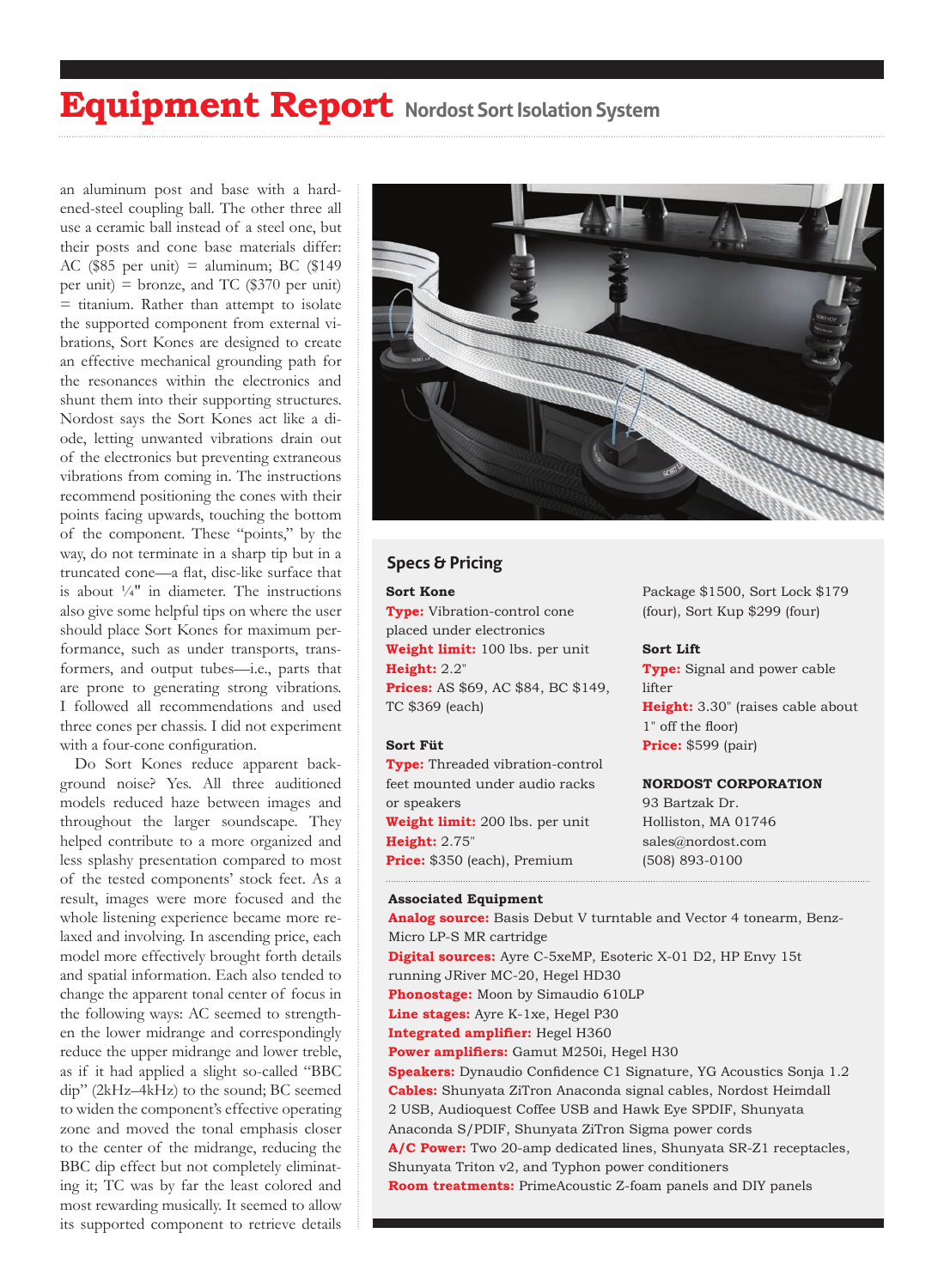## **Equipment Report Nordost Sort Isolation System**

and portray dynamic contrasts markedly better than the other two models. TC costs a lot more than AC or BC, but its performance jump is commensurate with its price.

I compared all three Sort Kone models to Stillpoints Ultra SS footers (\$249 each) under every component in my system. (One component was tested on different shelves.) I also compared the Sort Kone models to Ultra SS in a friend's system under his Esoteric X-01 D2 CD/SACD player with completely different shelving and room characteristics than those of my system. No matter the component or supporting shelf, the results were consistent in the two systems. Stillpoints did not alter the apparent zone of tonal emphasis, except to allow the components to play better at the frequency extremes. This made bass lines a bit more defined and extended, and upper-frequency definition and "air" more apparent. With the Stillpoints, some of the musical verve and immediacy also returned, whereas the Sort Kones—including the TC—tended to tame some of the music's spontaneity and rhythmic momentum, while reducing background haze.

Compared to Ultra SS, Sort Kones—including TC—also tended to push the front of the soundstage back farther, and did so without a corresponding deepening of the soundstage. The end result yielded a small reduction of perceived soundstage depth. Width was also slightly reduced with Sort Kones. I could not discern any appreciable difference in image height between TC Sort Kones and Ultra SS. Overall resolution was also better with the Ultra SS and, more importantly, the musicality quotient—the emotional connection and artistic expressiveness in the music—was undeniably more apparent with Ultra SS in the mix.

My audio buddy, in whose system we also compared all of the Sort Kone models, confirmed exactly what I was thinking about the whole exercise without any prompting from me. I realize this is the opposite result TAS contributors Charles Zellig and Jay Clawson wrote about in Issue 248 in their series on "New Methods for Quantifying Sonic Performance." I don't know what to make of the Zellig-Clawson findings, as I usually hear many of the same sonic characteristics my fellow writers describe. In this case, all I can say is that these results are a good example of how system variables and personal responses to a given device come into play. Were Sort Kones preferable to stock feet? Most definitely, yes. Would I use Sort Kone if I did not have access to Ultra SS footers? Yes. My personal preference is for Ultra SS, though.

#### **Sort Füt**

As mentioned, Sort Füts are designed for use as replacement for stock audio rack and speaker footers. They screw into the rack or speaker base with threaded studs and raise the speaker or rack height by about 2.75". Nordost offers some Sort Füt accessories that you can add to your installation as you see fit. Sort Kup (\$299/four) is a matching floor protector that accommodates the dome shaped Sort Füt "tip." Sort Lock (\$179/four) is a large, visually-matched, finger-adjustable nut that allows you to lock in height adjustments so you can be sure the Füt stays in place, and also so you can easily return to a particular setting if

### **Music just sounded more focused and less jumbled, as if small timing errors had been corrected.**

you need to. I have a carpeted listening room, so Nordost did not send any Sort Kup, but it did include Sort Lock, which I used.

Nordost also offers a Premium Package (\$1500), which includes four Sort Füt, an adjustment tool to make raising or lowering Sort Füt easier, a laser-equipped level, instructions to aid in precise speaker positioning, and an assortment of 8mm, 6mm, and other threaded mounting adapters. The Premium Package costs \$100 more than a set of four Sort Füt on their own. You could go to a hardware store and buy a similar laser level for less than \$100, but the Premium Package also includes an attachable laser-focusing device and a small plastic target to make speaker matching adjustments easier than a standard laser level would. I also found the custom adjustment tool came in handy. The fit and finish quality of Sort Füt is quite high.

Because changing out the existing spikes on my speakers and rack to Sort Füt was not a quick or easy task, I was not able to use the standard A/B/A evaluation method. However, I can report that I liked everything I heard with Sort Füt in my system. I do not believe I am too far out in pure speculation territory to attribute the following sonic improvements to Sort Füt and the Premium Package: greater sonic ease and less

edginess, an improvement in subtle detail retrieval, and more coherent dynamics. Music just sounded more focused and less jumbled, as if small timing errors had been corrected. While I noted those improvements when Sort Füt were installed under my speakers, I believe the greatest improvements were wrought by using Sort Füt under my primary equipment rack (a wood and MDF unit made by QS&D with adjustable spikes for each shelf). Sort Füt helped ratchet up my system's performance across the board without any apparent downsides.

#### **Sort Lift**

Logically, lifting speaker cables off the floor would not necessarily bring noticeable sonic benefits, but I have found that it usually does. And the means for getting them off the floor does seem to affect sound quality, too. I will leave it to others to speculate about the possible reasons for this effect (static build-up, dielectric interference, vibration reduction) and to critics to dismiss the whole idea as pseudo-science and condemn cable lifters as "snake oil." All I can say is that I prefer to get my cables off the floor—all cables. Sort Lift will work with speaker cables, both the flat ribbon sort (à la Nordost) and traditional round ones, as well as with power cables and interconnects. I used them solely with round speaker cables.

Over the years, I have tried DIY wood blocks, ceramic cups, purpose-made foam lifts, and ones made of high-carbon-content plastic. All were better than leaving the cables on the floor, but they all also had a common